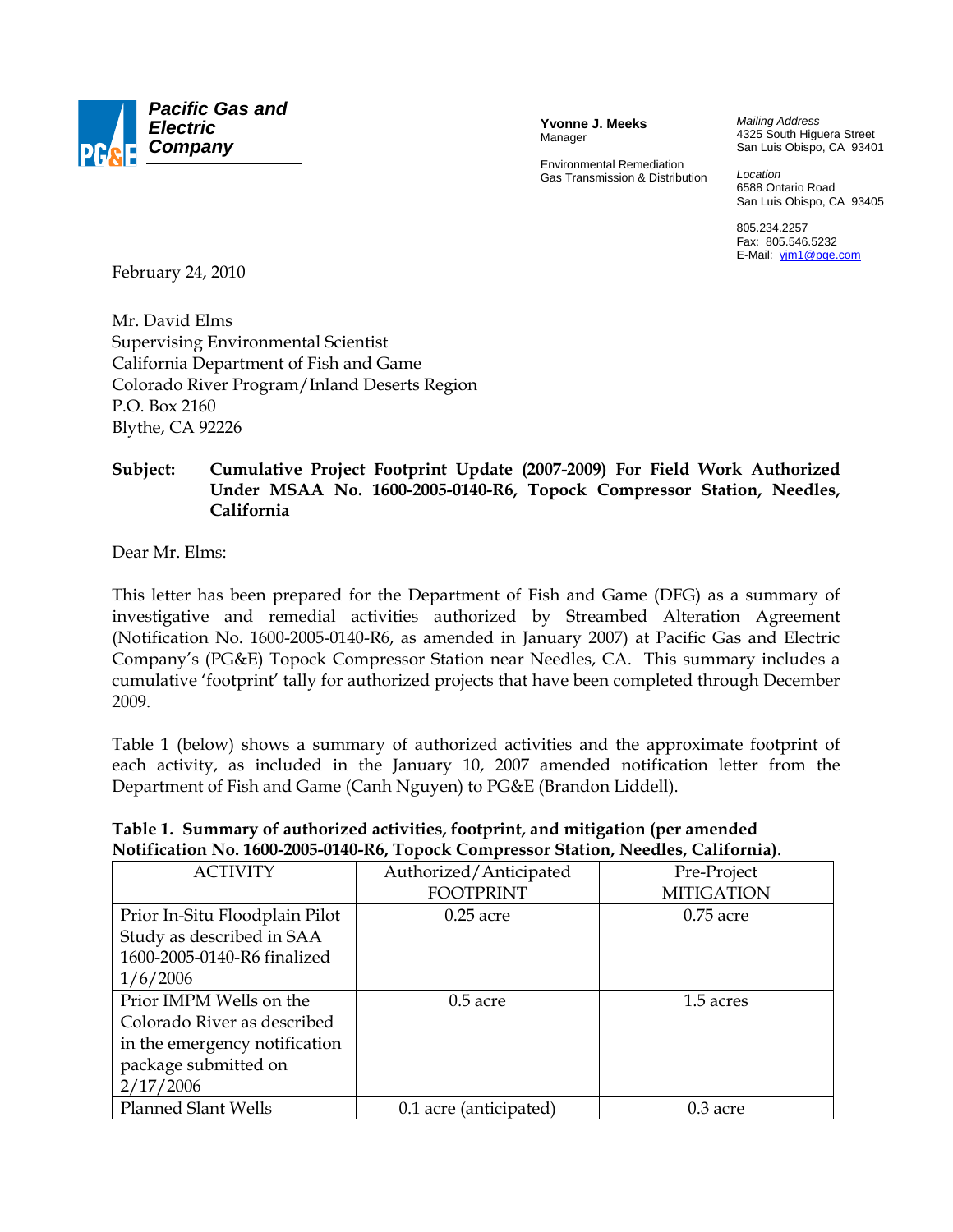| described in the $10/19/2006$ |            |            |
|-------------------------------|------------|------------|
| work plan                     |            |            |
| Unspecified Investigative and | 2.4 acres  | 7.2 acres  |
| <b>Remediation Activities</b> |            |            |
| Total                         | 3.25 acres | 9.75 acres |

Condition 4 of the agreement (as amended, January 2007) required off-site mitigation for temporary and permanent impacts resulting from prior, planned, and future 'unspecified investigative and remediation activities'. The future activities, as described in the agreement, included, but were not limited to, the installation of additional groundwater wells, soil sampling, and general maintenance activities. When the amended agreement was executed, the projected 'footprint' for all prior, planned, and unspecified (i.e., future) investigative and remediation activities was 3.25 acres, requiring 9.75 acres of mitigation (3:1). This mitigation, including all acquisition, enhancement, endowment, and management fees, was provided by PG&E to Friends of the Desert Mountains and California Department of Fish and Game.

Table 2 shows the actual 'footprint' (ground-disturbance) that was considered subject to DFG jurisdiction attributed to each of the approved/authorized projects, per the terms of the agreement. Authorized activities conducted since the Slant Well installation have been considered 'Unspecified Investigative and Remediation Activities' and include an upland insitu treatment study, soil sampling, and groundwater investigation. DFG has been notified of these activities before and after completion of work.

**Table 2. Cumulative footprint (through December 2009) for authorized activities subject to amended Notification No. 1600-2005-0140-R6. The footprint for all activities in jurisdictional areas must not exceed the limit of 3.25 acres; unspecified investigative and remediation activities must not exceed 2.4 acres.** 

| <b>ACTIVITY</b>                | <b>COMPLETION DATE</b>     | <b>SAA FOOTPRINT (Acres)</b> |
|--------------------------------|----------------------------|------------------------------|
| In-Situ Floodplain Pilot Study | March 1, 2006              | 0.25                         |
| <b>IMPM Well Installation</b>  | May 19, 2006               | 0.50                         |
| Slant Wells (MW-52, MW-53)     | March 30, 2007             | 0.082                        |
| Unspecified Investigative and  |                            |                              |
| <b>Remediation Activities</b>  |                            |                              |
| Upland In-Situ                 | February 23, 2008          | 0.0                          |
| Soil Part A                    | October 24, 2008           | 0.162                        |
|                                |                            |                              |
| <b>East Ravine</b>             | July 24, 2009              | 0.000735                     |
| Groundwater                    |                            |                              |
| Investigation                  |                            |                              |
|                                | <b>TOTAL</b>               | 0.995                        |
|                                | (not to exceed 3.25 acres) |                              |